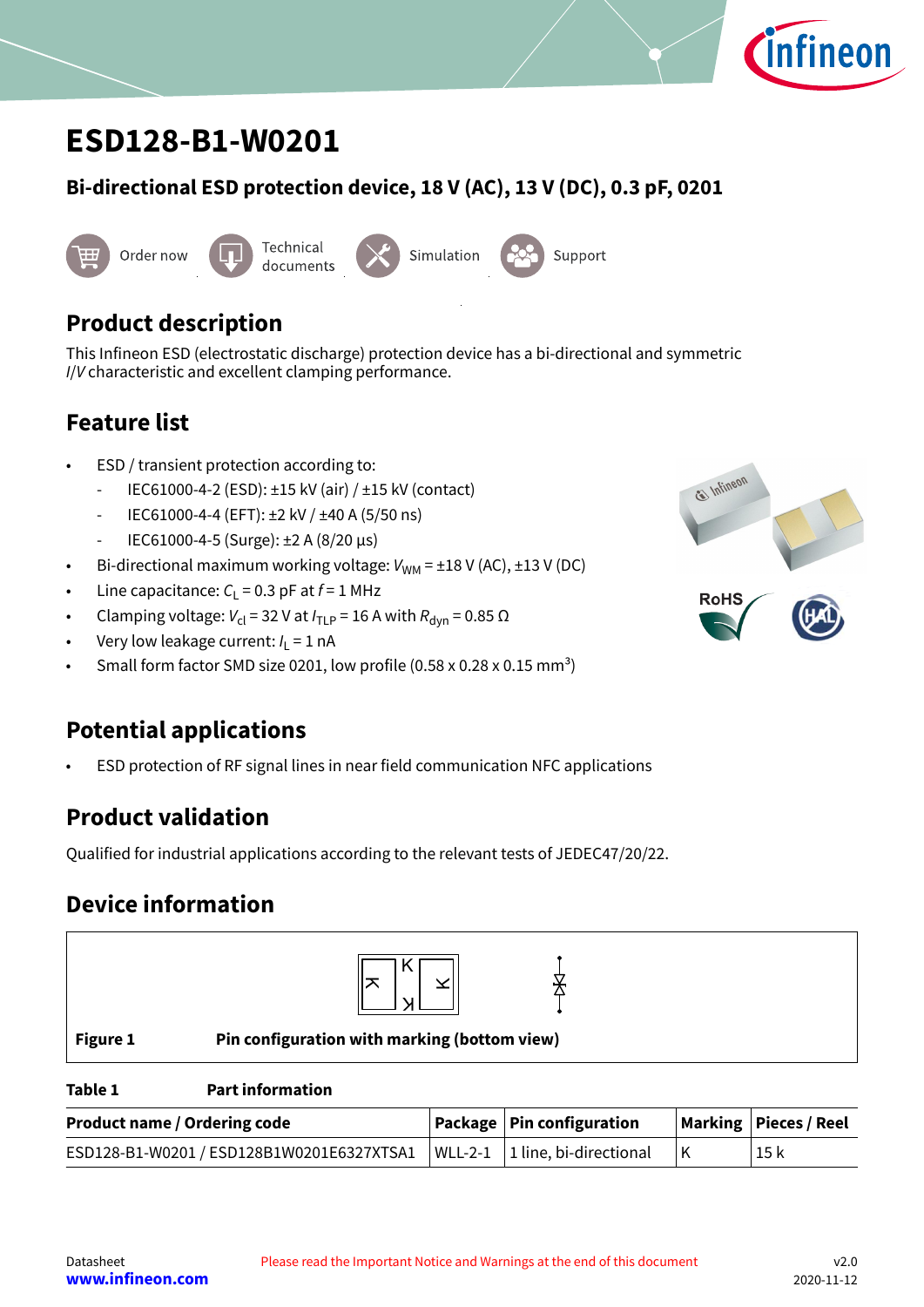

# Table of contents

 $\mathbf{1}$ 

 $\overline{\mathbf{2}}$ 

 $\overline{\mathbf{3}}$ 

 $\overline{\mathbf{4}}$ 

 $\overline{\mathbf{5}}$ 

 $6\phantom{a}$ 

### **Table of contents**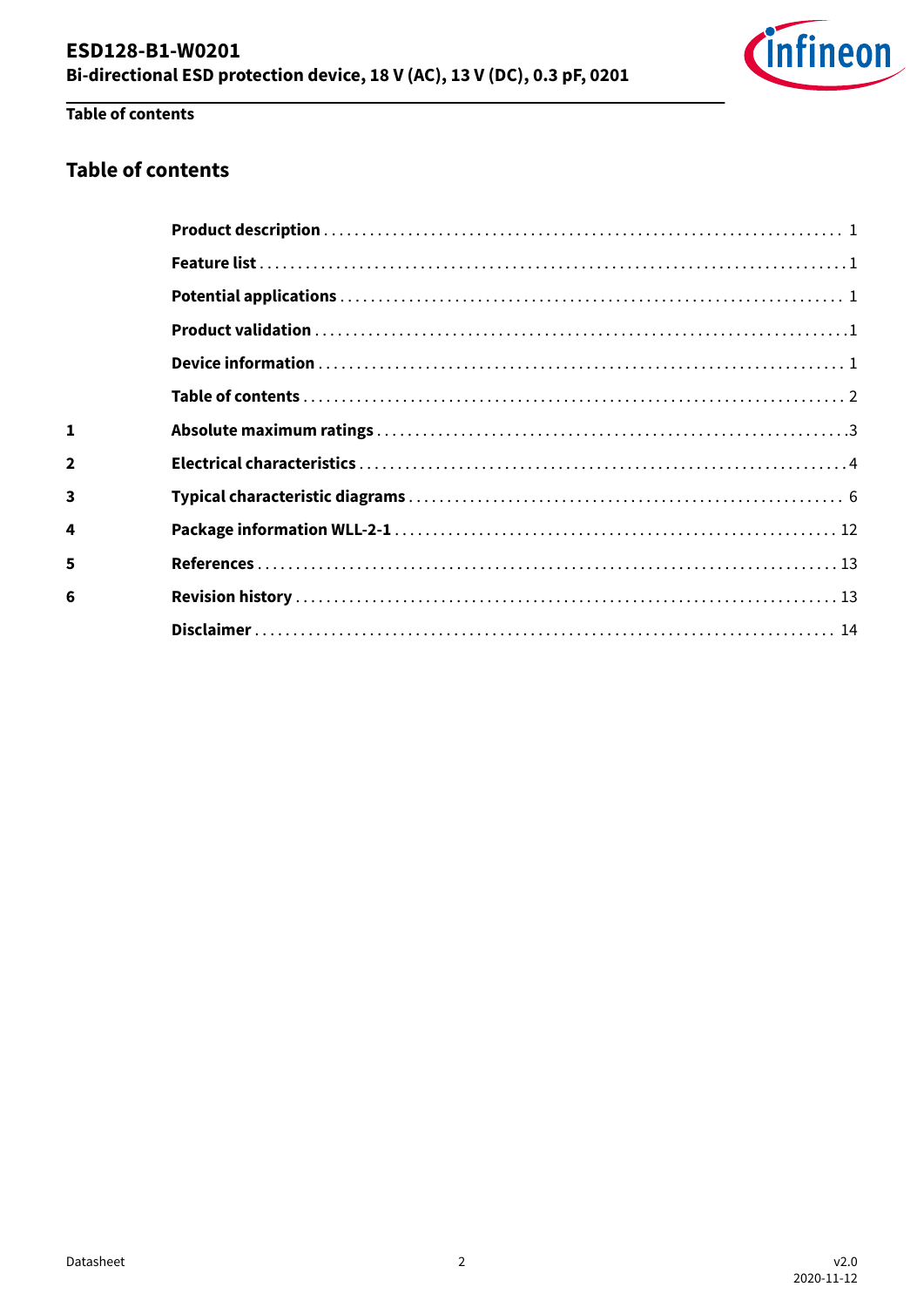

<span id="page-2-0"></span>**1 Absolute maximum ratings**

## **1 Absolute maximum ratings**

### Table 2 **Absolute maximum ratings at**  $T_A = 25^\circ C$ **, unless otherwise specified**

| <b>Parameter</b>      | Symbol                     |                          | <b>Values</b> | Unit | Note or test condition                      |  |
|-----------------------|----------------------------|--------------------------|---------------|------|---------------------------------------------|--|
|                       |                            | Min.                     | Max.          |      |                                             |  |
| Working voltage       | $V_{WM}$                   | $-18$                    | $+18$         | V    | AC                                          |  |
|                       |                            | $-13$                    | $+13$         |      | DC                                          |  |
| ESD discharge voltage | $V_{\text{FSD}}$ (contact) | $-15$                    | $+15$         | kV   | Discharge network:                          |  |
|                       | $V_{ESD}$ (air)            | $-15$                    | $+15$         |      | $R = 330 \Omega$ , C = 150 pF <sup>1)</sup> |  |
| Peak pulse power      | $P_{\rm PK}$               | $\overline{\phantom{a}}$ | 45            | W    | Stress pulse:                               |  |
| Peak pulse current    | $I_{\mathsf{PP}}$          | $-2$                     | $+2$          | A    | $8/20$ µs current waveform $2$              |  |
| Operating temperature | $T_{op}$                   | $-55$                    | $+125$        | °C   |                                             |  |
| Storage temperature   | $T_{\rm stg}$              | $-65$                    | $+150$        |      |                                             |  |

**Attention**: **Stresses above the maximum values listed here may cause permanent damage to the device. Exposure to absolute maximum rating conditions for extended periods may affect device reliability. Maximum ratings are absolute ratings. Exceeding only one of these values may cause irreversible damage to the component.**

 $\frac{1}{2}$  Based on IEC61000-4-2.

<sup>2</sup> Based on IEC61000-4-5.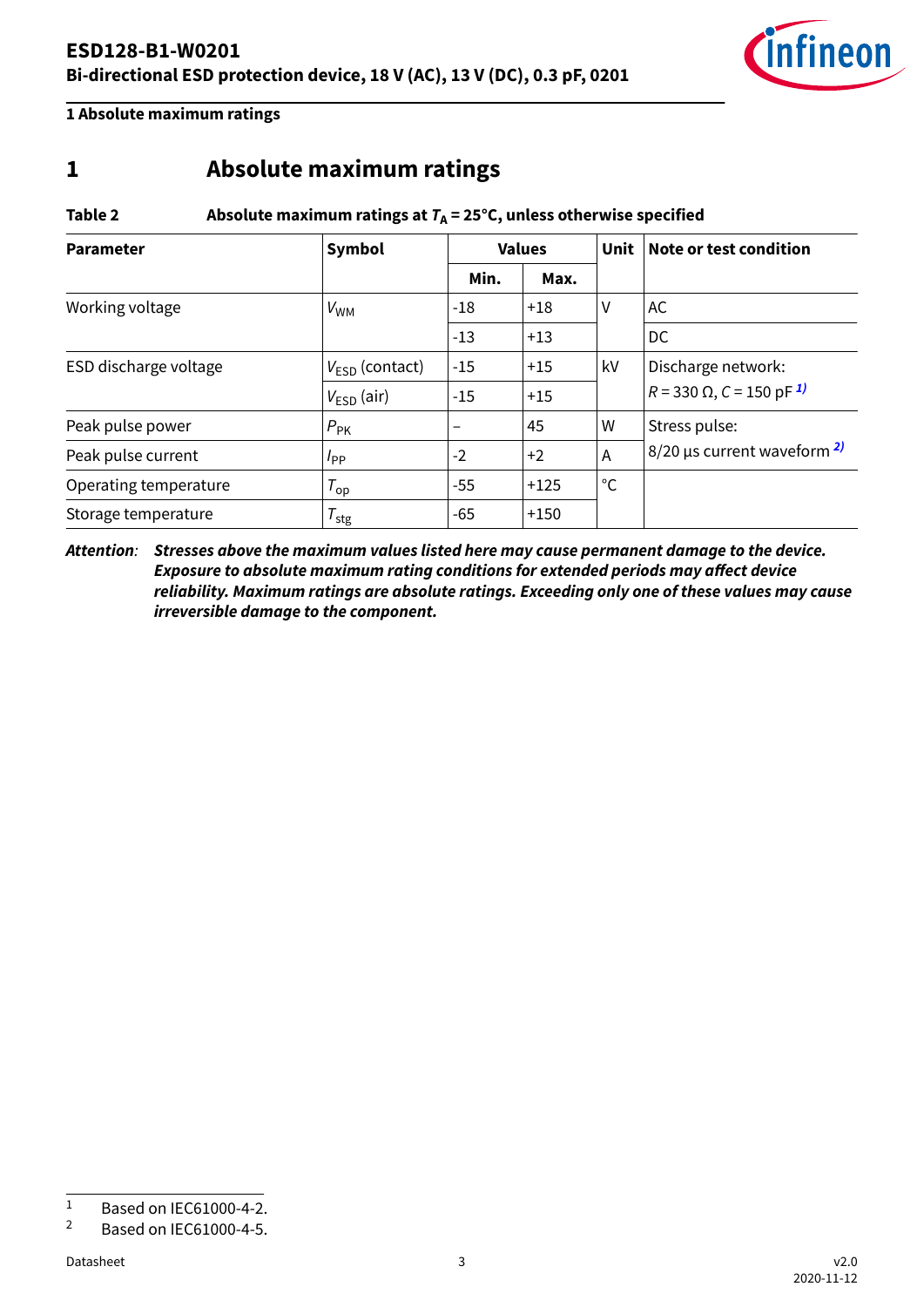<span id="page-3-0"></span>



**2 Electrical characteristics**

# **2 Electrical characteristics**

Note:  $T_A = 25^{\circ}C$ , unless otherwise specified. Device is electrically symmetrical.



**Figure 2 I/V characteristic curve**

| . .<br>٠<br>× | ×<br>۰.<br>٧ |
|---------------|--------------|
|---------------|--------------|

#### **Table 3 I/V characteristic parameters**

| Symbol           | Parameter                                 |
|------------------|-------------------------------------------|
| $l_{h}$          | Holding current                           |
| $I_{\mathsf{L}}$ | Leakage current                           |
| $I_{PP}$         | Peak pulse current, based on IEC61000-4-5 |
| $I_{t}$          | Test current                              |
| $I_{\text{TLP}}$ | TLP current                               |
| $R_{dyn}$        | Dynamic resistance                        |
| $V_{\text{cl}}$  | Clamping voltage                          |
| $V_{h}$          | Holding voltage                           |
| $V_{\rm t}$      | Test voltage                              |
| $V_{\text{tr}}$  | Trigger voltage                           |
| $V_{WM}$         | Maximum working voltage                   |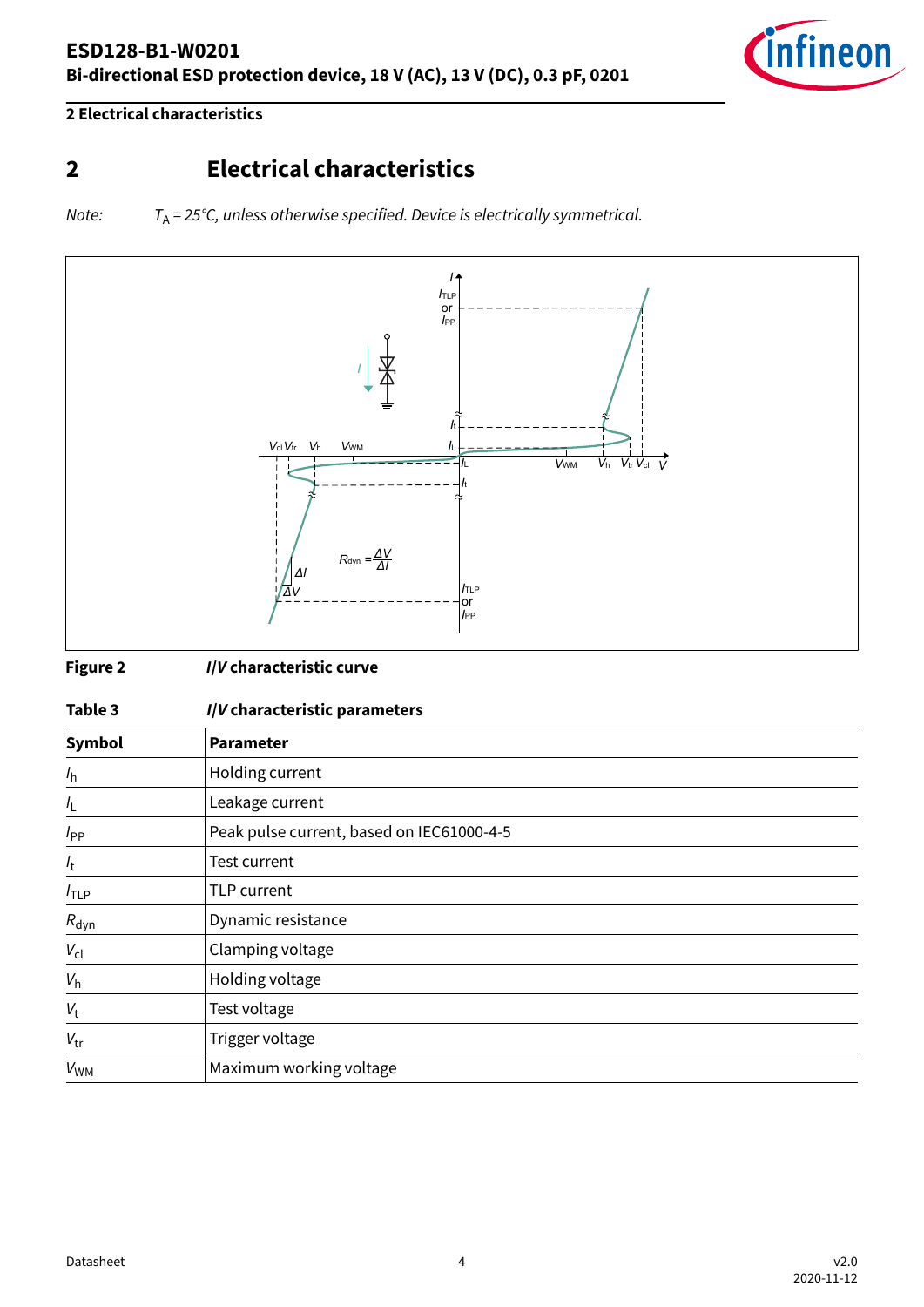



### **2 Electrical characteristics**

#### **Table 4 DC characteristics**

| <b>Parameter</b>              | Symbol          |      | <b>Values</b> |      | <b>Unit</b> | Note or test condition |
|-------------------------------|-----------------|------|---------------|------|-------------|------------------------|
|                               |                 | Min. | Typ.          | Max. |             |                        |
| Trigger voltage <sup>3)</sup> | $V_{\text{tr}}$ | 20   | 22            | 25   |             |                        |
| Holding voltage               | $V_{h}$         | 13   | 17            | 21   |             | $l_{\rm t}$ = 1 mA     |
| Leakage current               |                 | -    |               | 30   | nA          | $V_{WM}$ = 18 V        |

### **Table 5 AC characteristics**

| Symbol<br><b>Values</b><br><b>Parameter</b> |             |                          | Unit  | Note or test condition   |    |                                    |
|---------------------------------------------|-------------|--------------------------|-------|--------------------------|----|------------------------------------|
|                                             |             | Min.                     | Typ.  | Max.                     |    |                                    |
| Line capacitance                            | $c_{\rm L}$ | 0.15                     | 0.3   | 0.5                      | рF | $V = 0 V, f = 1 MHz$               |
|                                             |             | $\overline{\phantom{a}}$ | 0.3   |                          |    | $V = 0 V, f = 1 GHz$               |
| Series inductance                           | Ls          |                          | < 0.1 | $\overline{\phantom{m}}$ | nH | <b>Extracted from S-parameters</b> |

### **Table 6 Protection characteristics**

| <b>Parameter</b>                     | Symbol           | <b>Values</b>            |      | <b>Unit</b>              | Note or test condition |                                 |
|--------------------------------------|------------------|--------------------------|------|--------------------------|------------------------|---------------------------------|
|                                      |                  | Min.                     | Typ. | Max.                     |                        |                                 |
| Clamping voltage (TLP) $4/5/$        | $V_{\text{cl}}$  | $\overline{\phantom{0}}$ | 22   |                          | V                      | $ITLP = 4 A$                    |
|                                      |                  | $\overline{\phantom{0}}$ | 26   | $\overline{\phantom{m}}$ |                        | $1_{\text{TLP}} = 8 \text{ A}$  |
|                                      |                  |                          | 32   | $\qquad \qquad$          |                        | $I_{\text{TLP}} = 16 \text{ A}$ |
| Clamping voltage $(8/20 \,\mu s)$ 6) |                  | $\overline{\phantom{0}}$ | 18.5 | $\overline{\phantom{0}}$ |                        | $I_{PP} = 1$ A                  |
|                                      |                  | $\overline{\phantom{0}}$ | 22.5 | $\qquad \qquad$          |                        | $I_{PP}$ = 2 A                  |
| Dynamic resistance 4)                | $R_{\text{dyn}}$ | $\overline{\phantom{0}}$ | 0.85 | $\overline{\phantom{m}}$ | Ω                      |                                 |

<sup>5</sup> Refer to application note AN210 **[\[2\]](#page-12-0)**

 $\frac{3}{4}$  Verified by design.

<sup>&</sup>lt;sup>4</sup> TLP parameters: Z<sub>0</sub> = 50 Ω,  $t_{\sf p}$  = 100 ns,  $t_{\sf r}$  = 0.6 ns, averaging window 30-60 ns.

<sup>6</sup>  $t<sub>p</sub>$  = 8/20 µs. Stress pulse based on IEC61000-4-5.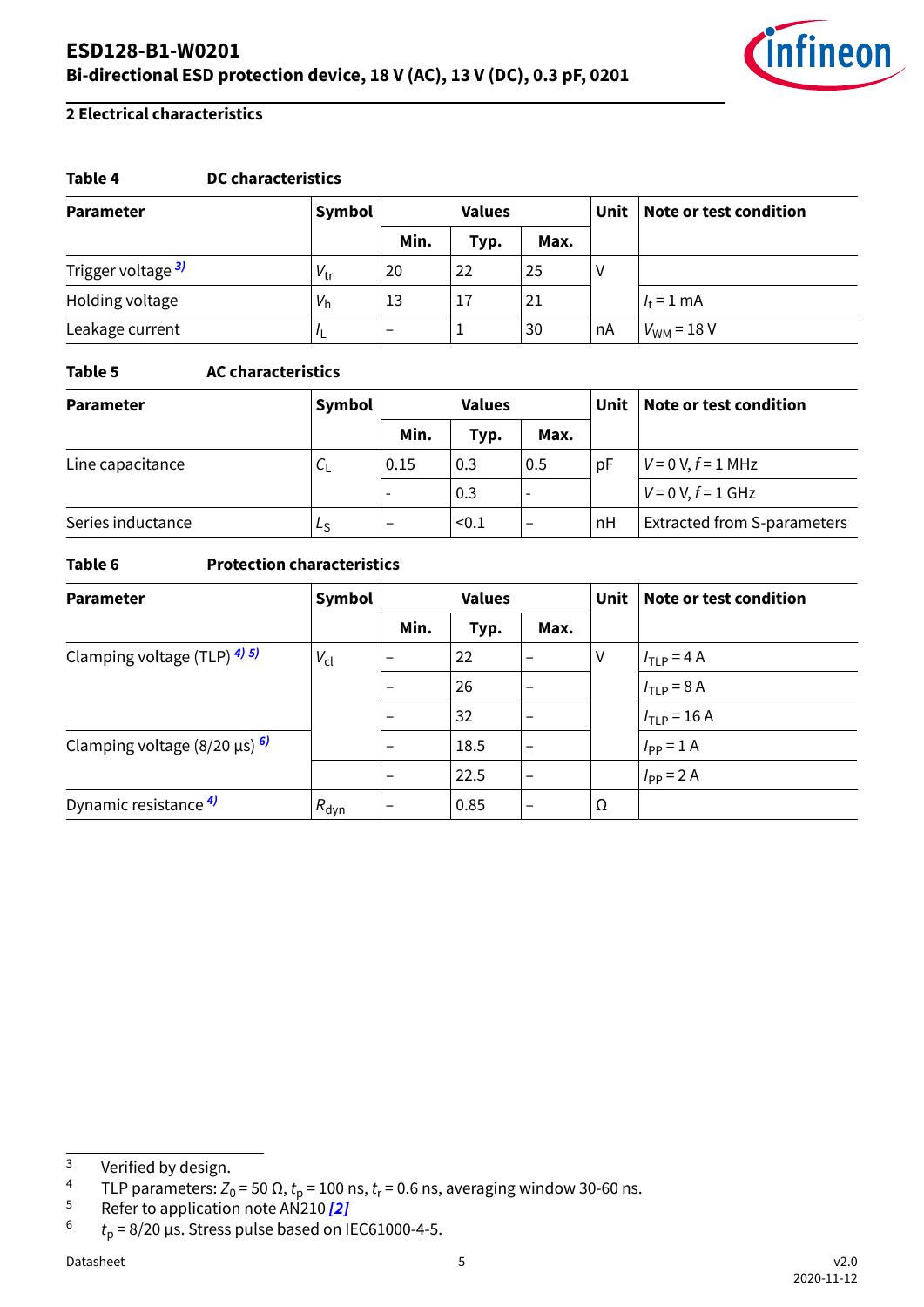

## <span id="page-5-0"></span>**3 Typical characteristic diagrams**

Note:  $T_A = 25$  °C, unless otherwise specified.











**Figure 4** Line capacitance:  $C_{L}$  = f( $V_{t}$ ),  $f$  = 1 MHz, 1 GHz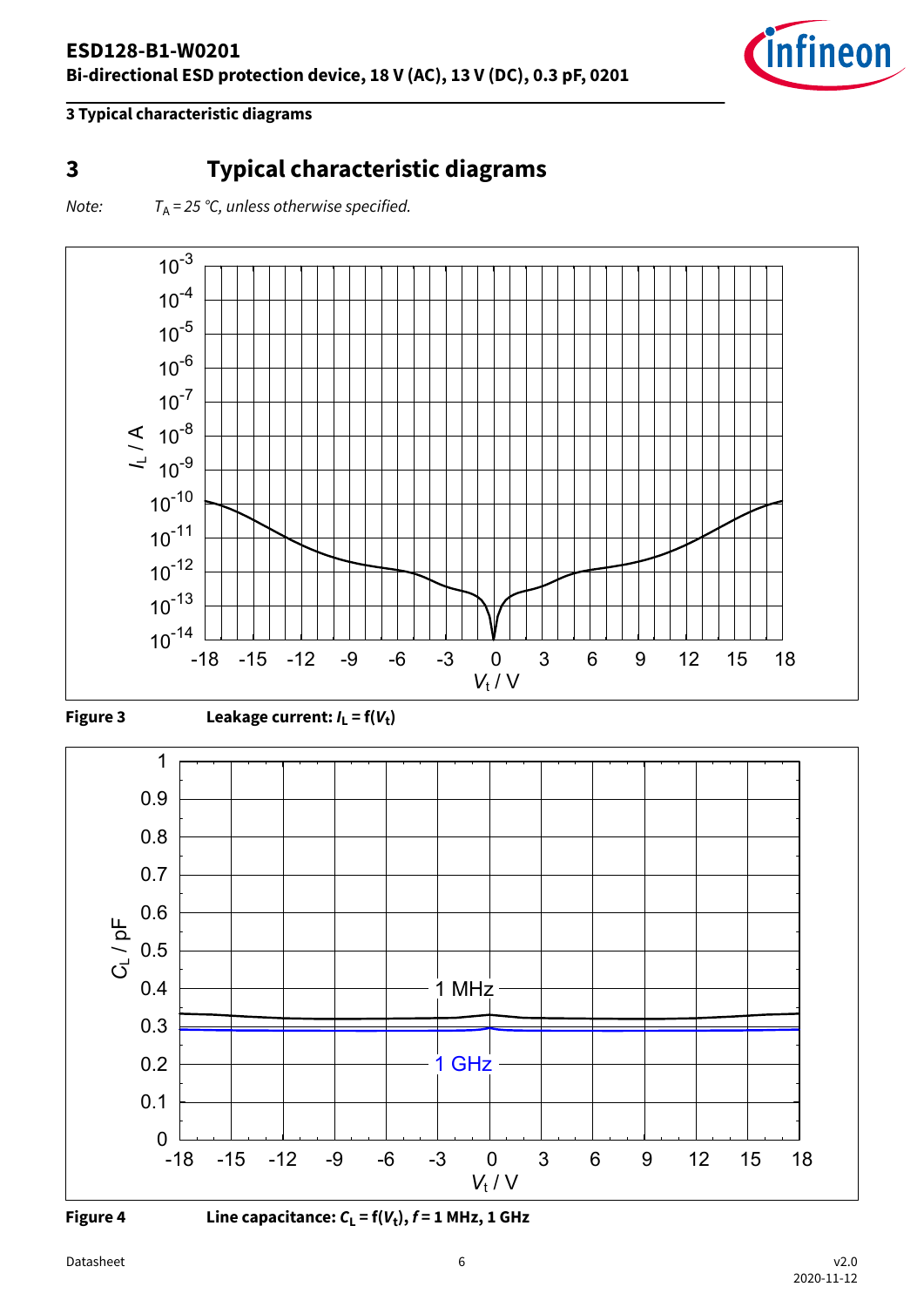







**Figure 5** Clamping voltage (ESD):  $V_{\text{cl}} = f(t_{\text{p}})$ , 8 kV positive pulse based on IEC61000-4-2





**Figure 6** Clamping voltage (ESD):  $V_{\text{cl}} = f(t_{\text{p}})$ , 8 kV negative pulse based on IEC61000-4-2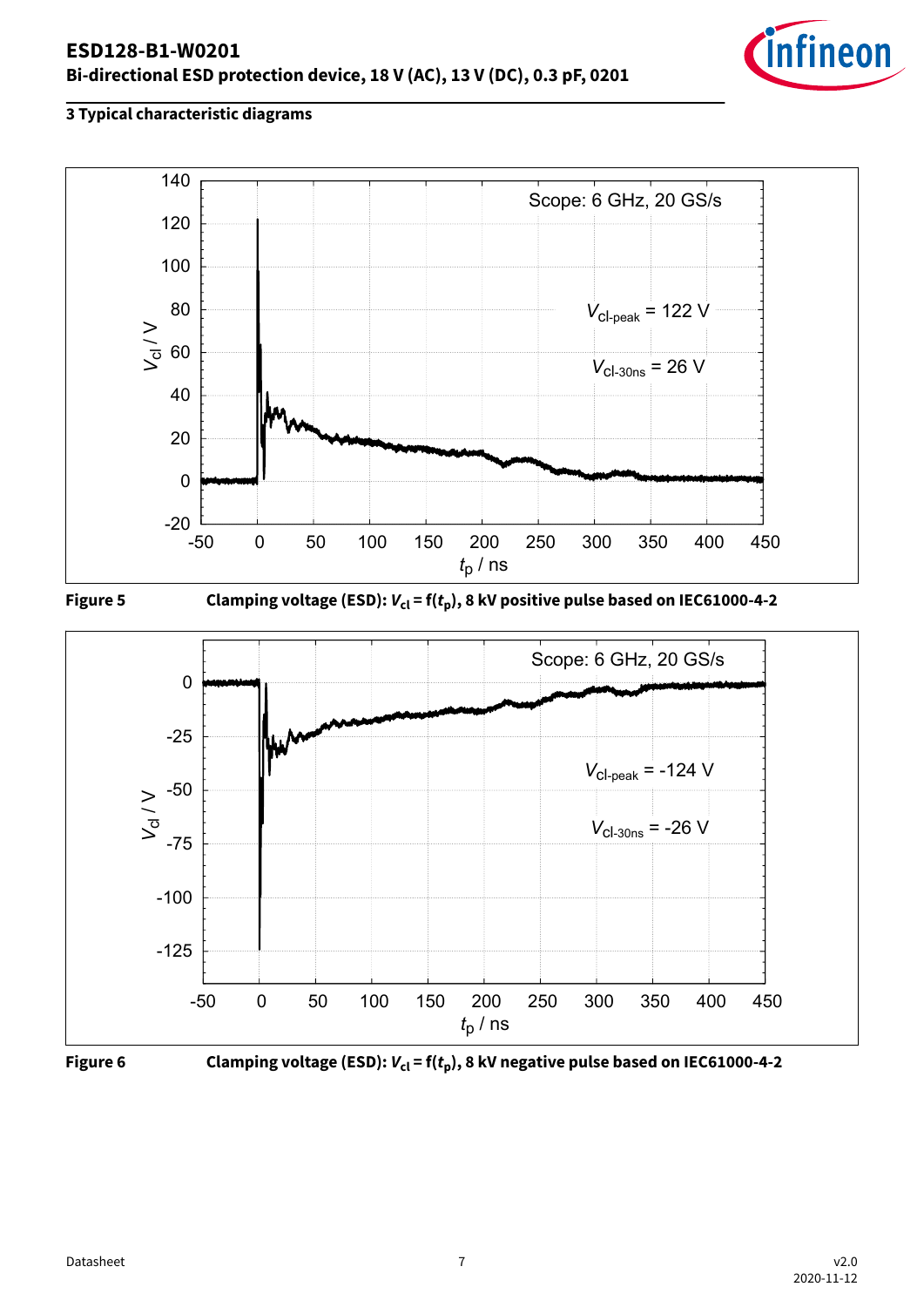







**Figure 7** Clamping voltage (ESD):  $V_{cl}$  = f( $t_p$ ), 15 kV positive pulse based on IEC61000-4-2





**Figure 8** Clamping voltage (ESD):  $V_{\text{cl}} = f(t_p)$ , 15 kV negative pulse based on IEC61000-4-2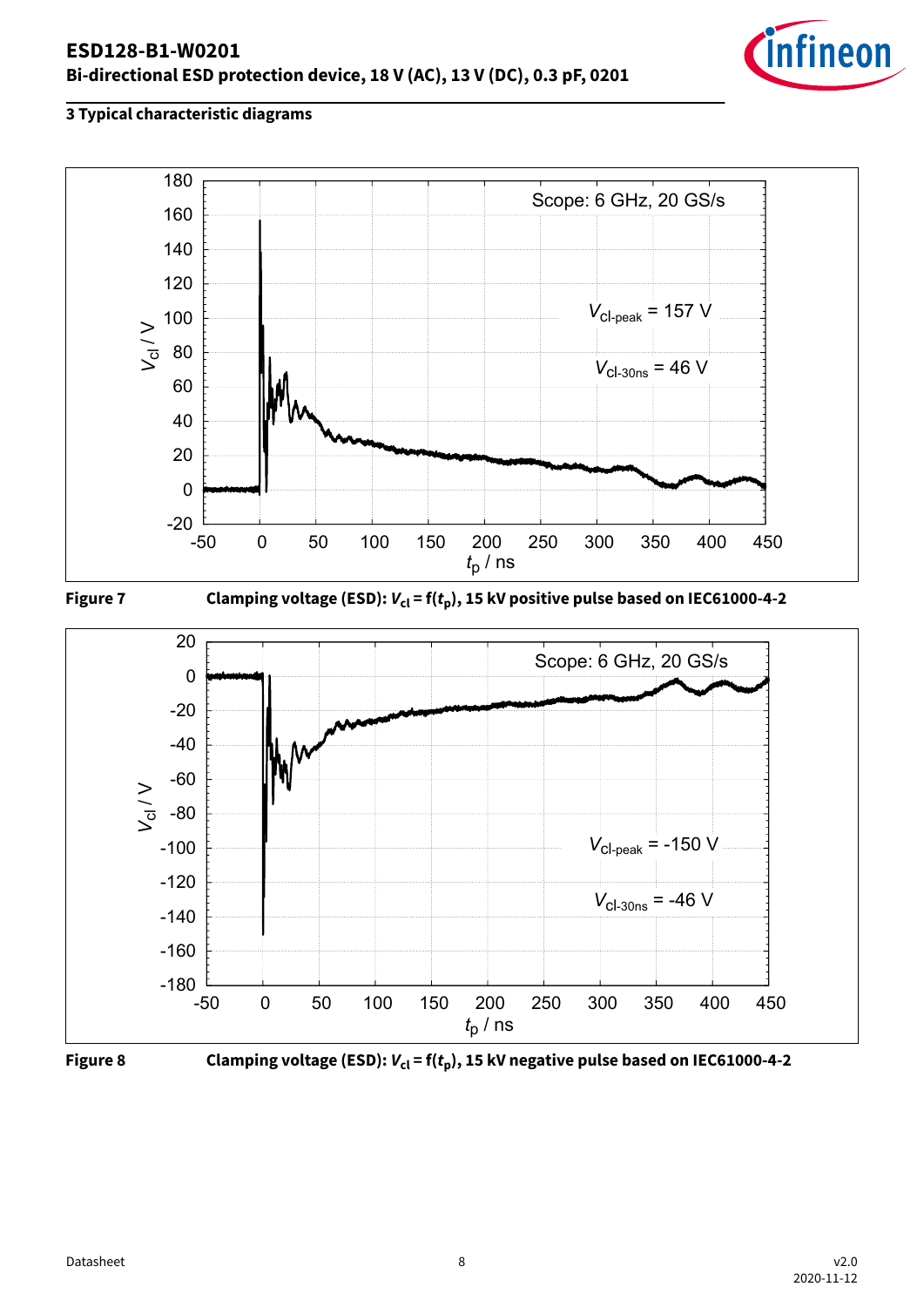### **ESD128-B1-W0201 Bi-directional ESD protection device, 18 V (AC), 13 V (DC), 0.3 pF, 0201**







**Figure 9** Clamping voltage (TLP):  $I_{\text{TLP}} = f(V_{\text{cl}})$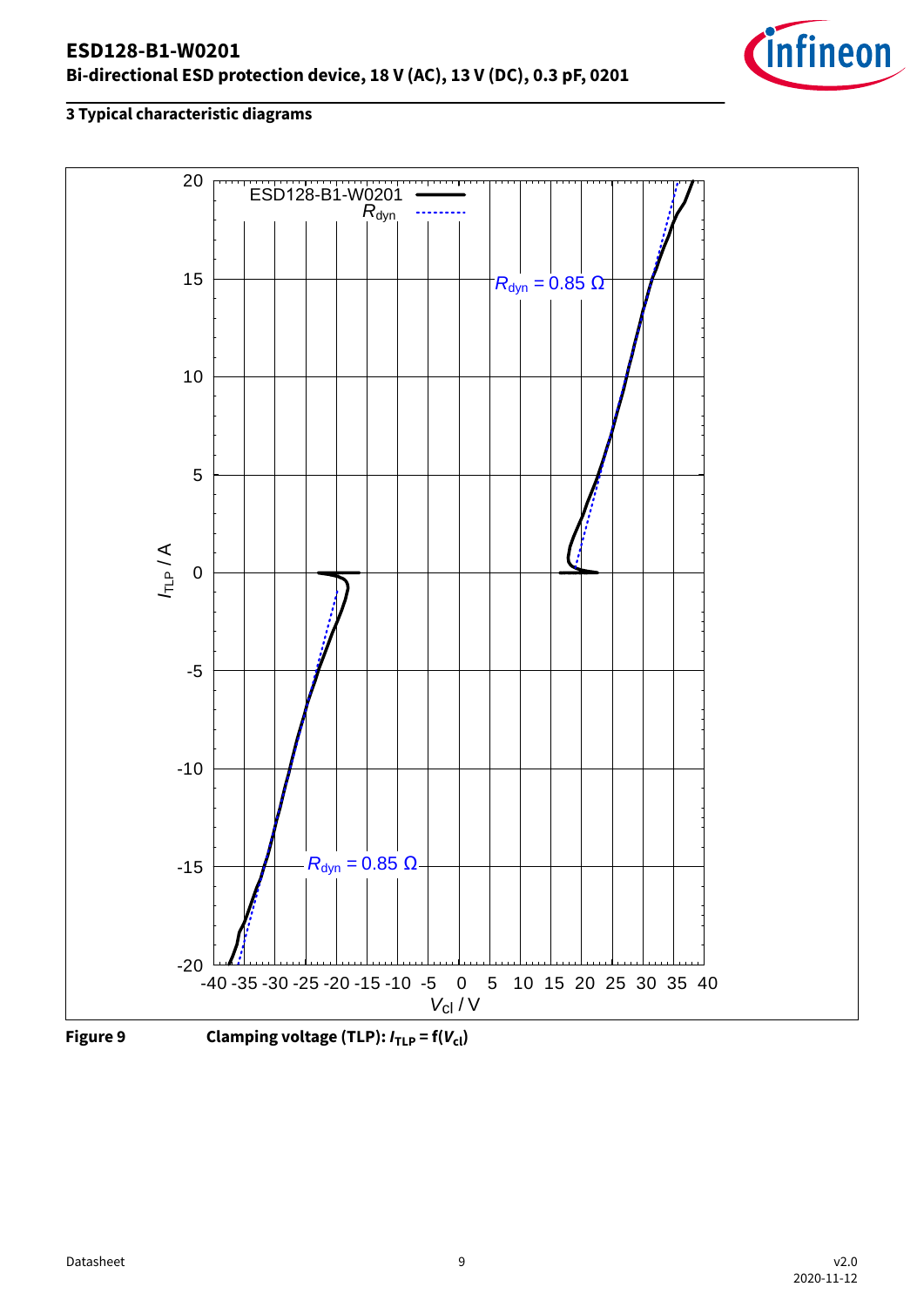







**Figure 10** Clamping voltage (Surge):  $I_{PP} = f(V_{cl})$ , based on IEC61000-4-5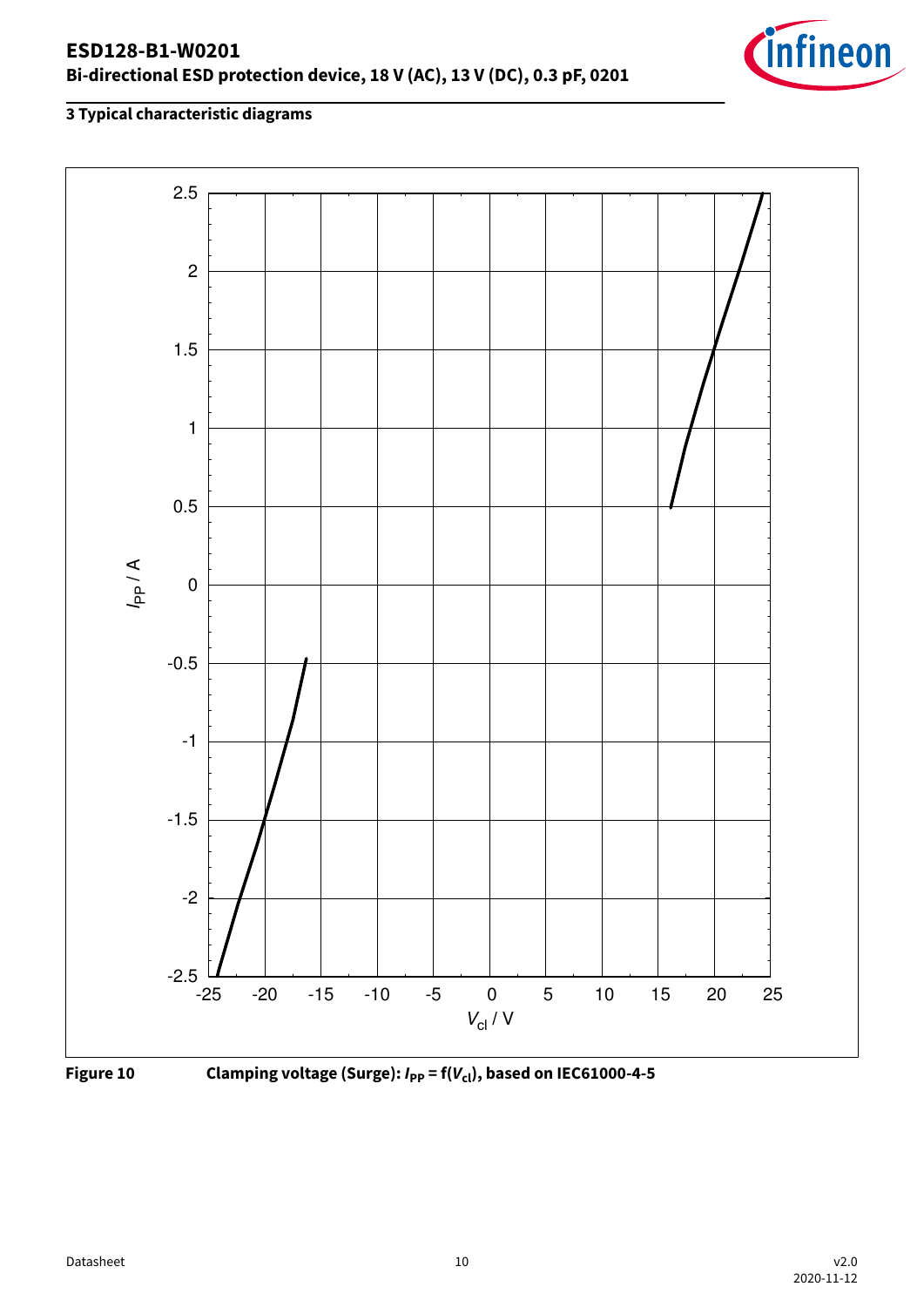



**Figure 11** Insertion loss  $IL = f(f)$ , measured in a 50  $\Omega$  system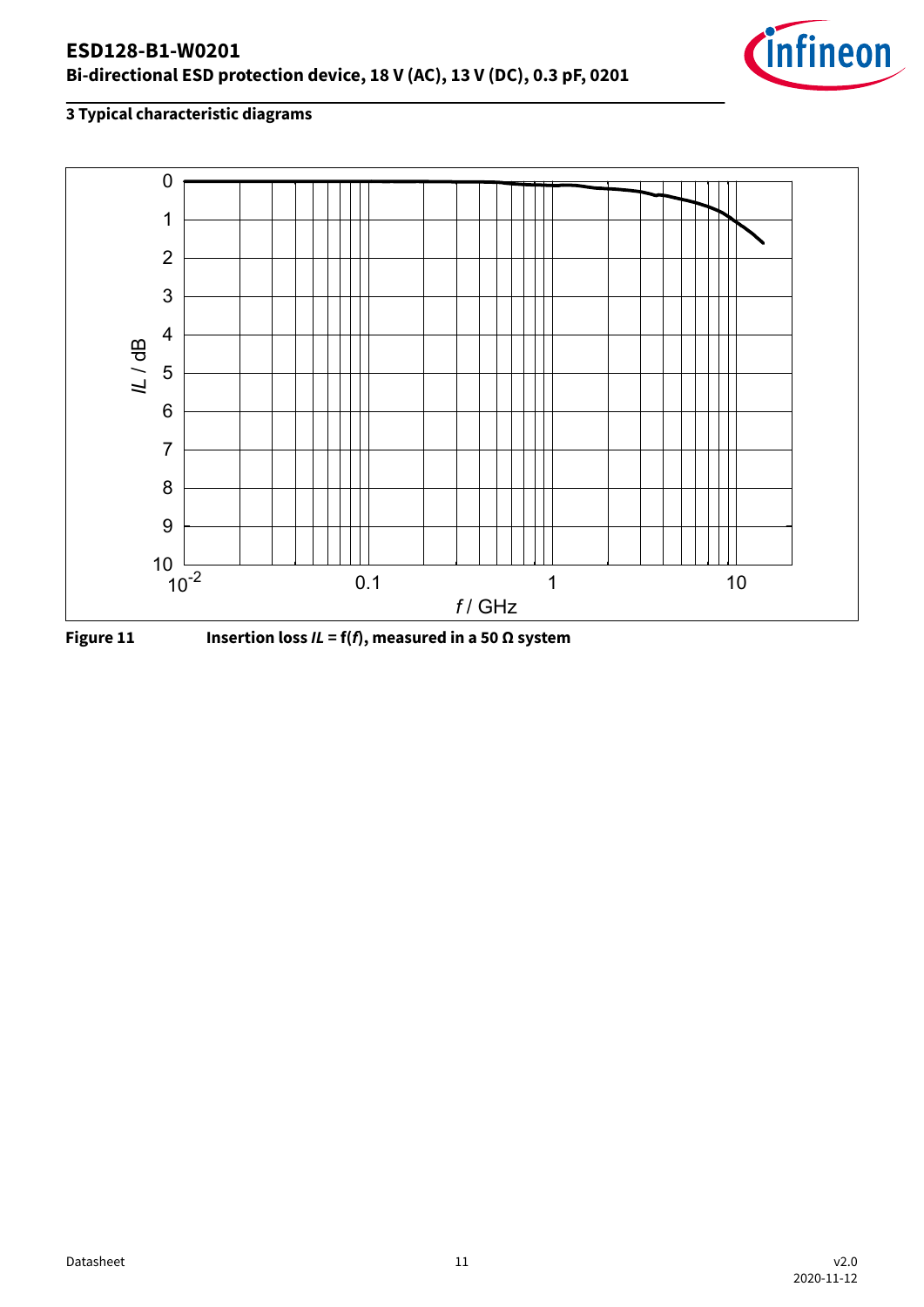

<span id="page-11-0"></span>**4 Package information WLL-2-1**





#### **Figure 12 WLL-2-1 package**

Note: For package information including footprint, packing and assembly recommendation refer to:

**<https://www.infineon.com/packages/SG-WLL-2-1/>**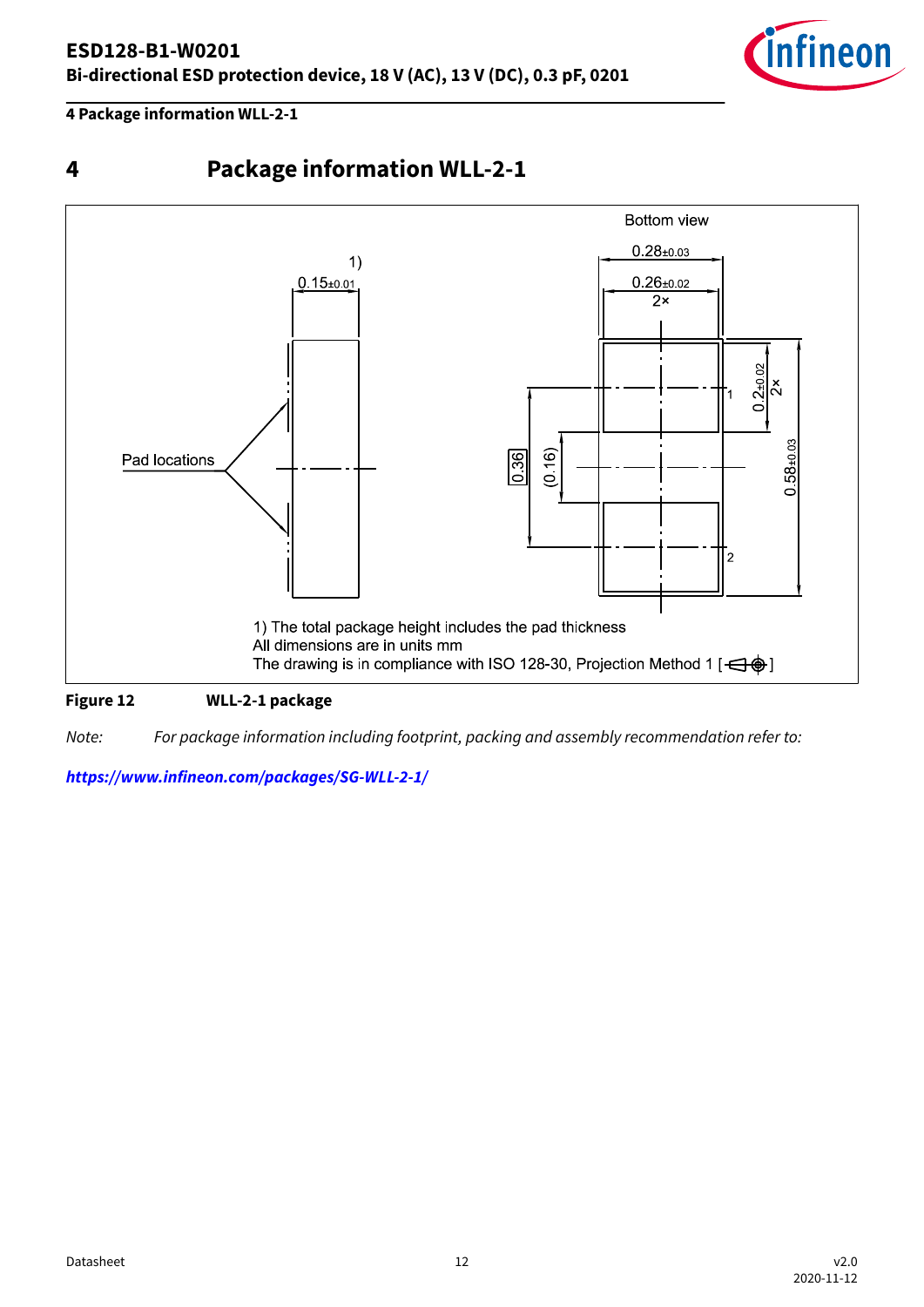

### <span id="page-12-0"></span>**5 References**

# **5 References**

| $\lceil 1 \rceil$ | Infineon AG - Understanding ESD protection device characteristics                                                                          |
|-------------------|--------------------------------------------------------------------------------------------------------------------------------------------|
| $[2]$             | Infineon AG - <b>Application note AN210</b> : Effective ESD Protection Design at System Level Using VF-TLP<br>Characterization Methodology |

# **6 Revision history**

| <b>Document</b><br>version | Date of<br>release | <b>Description of changes</b>                                                             |
|----------------------------|--------------------|-------------------------------------------------------------------------------------------|
| 1.0                        | 2015-06-18         | First release<br>$\bullet$                                                                |
| 1.1                        | 2015-07-29         | DC characteristics table updated<br>$\bullet$<br>Insertion loss figure added<br>$\bullet$ |
| 1.2                        | 2015-09-29         | Sales code change from ESD128-B1-CSP0201 to ESD128-B1-W0201<br>$\bullet$                  |
| 1.3                        | 2016-04-06         | New datasheet layout<br>$\bullet$                                                         |
| 1.4                        | 2017-09-28         | Datasheet layout changed<br>$\bullet$<br>References updated<br>٠                          |
| 1.5                        | 2018-08-02         | Table 3 updated<br>$\bullet$<br>Minor editorial changes<br>$\bullet$                      |
| 2.0                        | 2020-11-12         | New datasheet layout<br>$\bullet$<br>Electrical values updated<br>$\bullet$               |